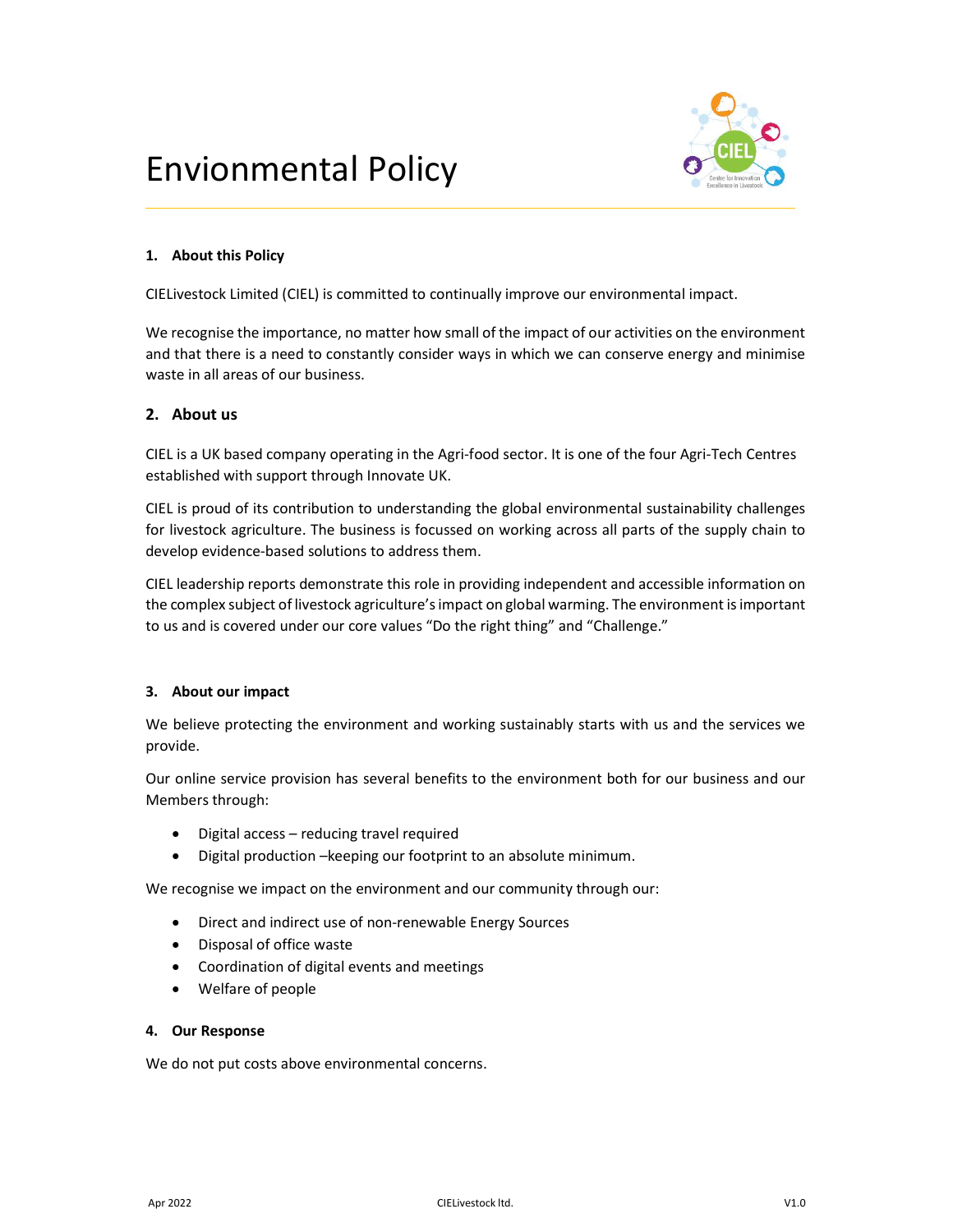## Supply Chain

We seek to collaborate with likeminded suppliers and take reasonable steps to assess their policies and processes. Should unacceptable practices be found we would request immediate improvement or terminate use of goods and services.

#### Energy Use

We actively encourage keeping energy use to a minimum by using modern energy saving products and materials where possible. It is our policy to make efficient use of natural light within our building. CIEL actively promotes switching off lights in the office and devices not in use.

#### Materials

After applying the principles of Reduce, Reuse, Recycle and Rethink. Our purchases where practical, consider the sustainability aspect of materials and processes used in their creation, delivery, service life and eventual disposal. Plus, we are systematically assessing how our actions are affecting the environment. We aim to reduce our energy, water, and natural resource requirements related to our purchases. From a sustainable materials management perspective, we aspire to work towards "Zero Waste."

For our cleaning requirements we strive only use 100% environmentally friendly products, recycled paper, and biodegradable bin bags – collaborating with our landlord at York Science Park. Our largest production of materials is for our paper brochures which we monitor carefully. Wherever possible, we use digital versions of CIEL literature and keep printing requirements to a minimum. The ink used is chlorine free and applied digitally on modern efficient equipment. Our brochures are 100% recyclable. We also ensure that our office equipment is reused whenever possible.

#### Disposal of waste

Following the proper application of the waste management hierarchy, our goal is to promote actions that extract the maximum practical benefits from products and generate the minimum amount of waste. We aim to keep our waste production to a minimum and recycle as much of that as possible. Where we do need to dispose of waste, the Office Manager will take it to a local waste recycling centre.

#### Community relations

We endeavour to create good community relations by using local labour and materials where appropriate and keeping noise, traffic, and pollution levels to an absolute minimum. We are based at York Science Park, whose profits go back into York University, funding developments in facilities, research, and education. We are a flexible employer allowing our staff to work from home when feasible to do so.

#### **Travel**

CIEL is a Membership organisation, committed to building networks and engaging across the sector. This means that travel is a necessary part of how we operate. However, we will always question the need to travel to in-person events and meetings. Where we do travel, we will seek to travel more sustainably. When car transport is identified as the only realistic travel option, we will car-share whenever feasible.